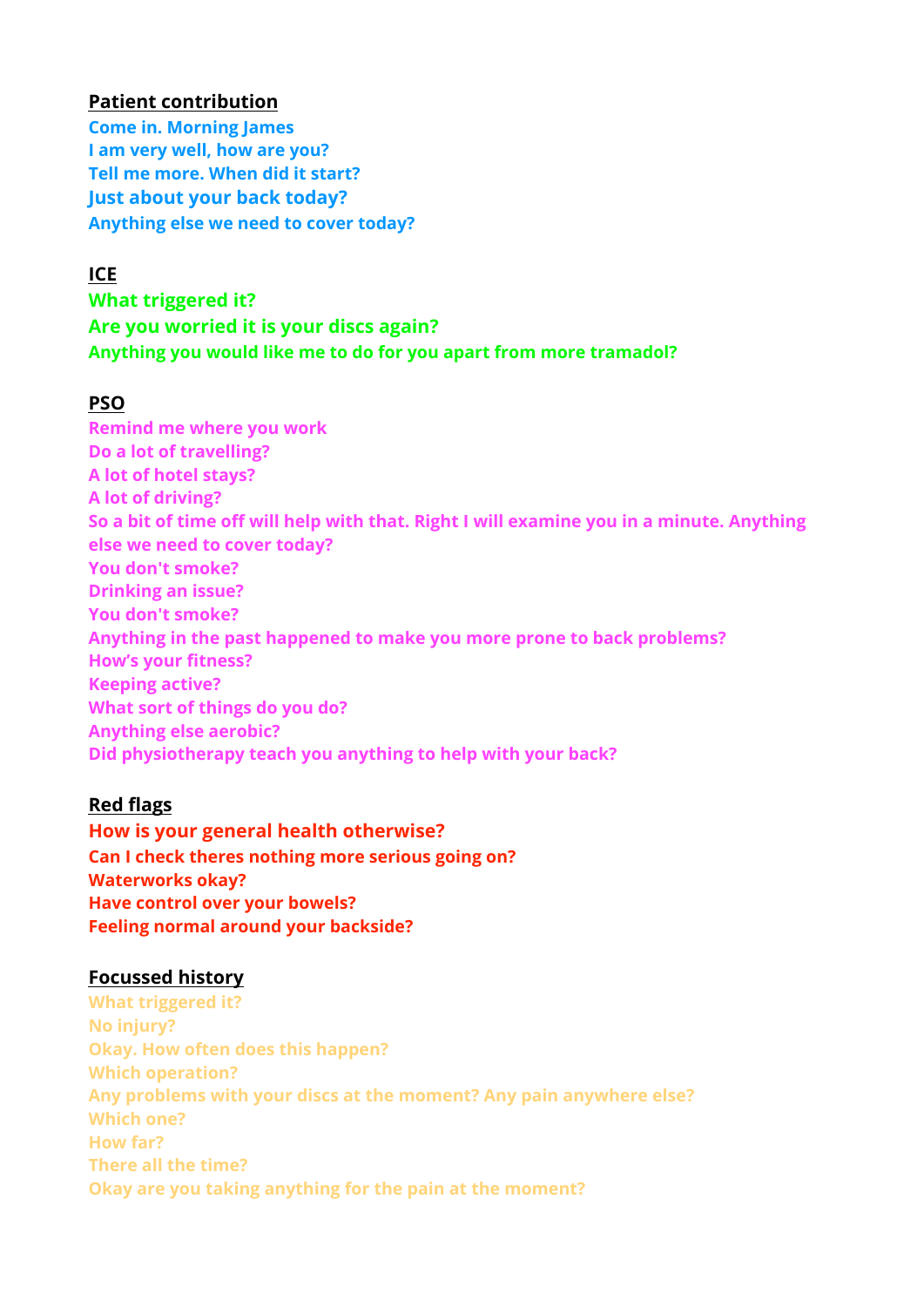### **Are they helping? How many are you taking a day?**

#### **Focussed examination**

**Slip your coat off and stand on the scales. Has your weight changed recently? Are you happy about that? Is that something you are working on? Do you want our support? 114kg. If I touch you there, can you feel that? Feel the same on both sides? Lie yourself up on there. On your back if you don't mind. You have gained a fair bit of weight since we last weighed you. Bend your knee. Thats lovely. Straighten your knee. Push me away with both feet. Pull up with both feet. Sit forward.** 

# **Identify problem and explain diagnosis**

**So, most of it is spasm in your lower back. I will put it down as acute back pain.** 

### **Check understanding**

**Historically when you've had back spasm and sciatica Tramadol seems to help? Any questions?** 

### **Develops management plan/ shares management plan**

**So your diet habits need to be tackled.** 

**So you're time at home can help you on this occasion!** 

**How many Tramadol shall I give you? Will 100 be enough? (A warning of the addiction potential is sensible. On this occasion I don't detail the side effects or risk or sedation or any potential driving issues.)** 

**Do you need to see physio? Or do you know the exercises?** 

**We need to do your sick note. How many weeks would you like off? A couple? I will put it down as acute back pain. If you need it extending for another week then let me know.** 

**So that is from today, for 2 weeks. Questions?** 

# **Safety net and follow up**

**I need to know if you are consistently having symptoms, for example if you are getting pain all the way down your leg. However, if you get numbness or weaknesses in your feet, or lose control of your bladder or you can't feel your backside we need to see you urgently. Usually with a bit of activity and pain relief it will gradually settle. If it is getting worse and disturbing your nights sleep let me know.** 

**Watch out for constipation with it. Do you need anything to keep your bowels going while you're using it?**